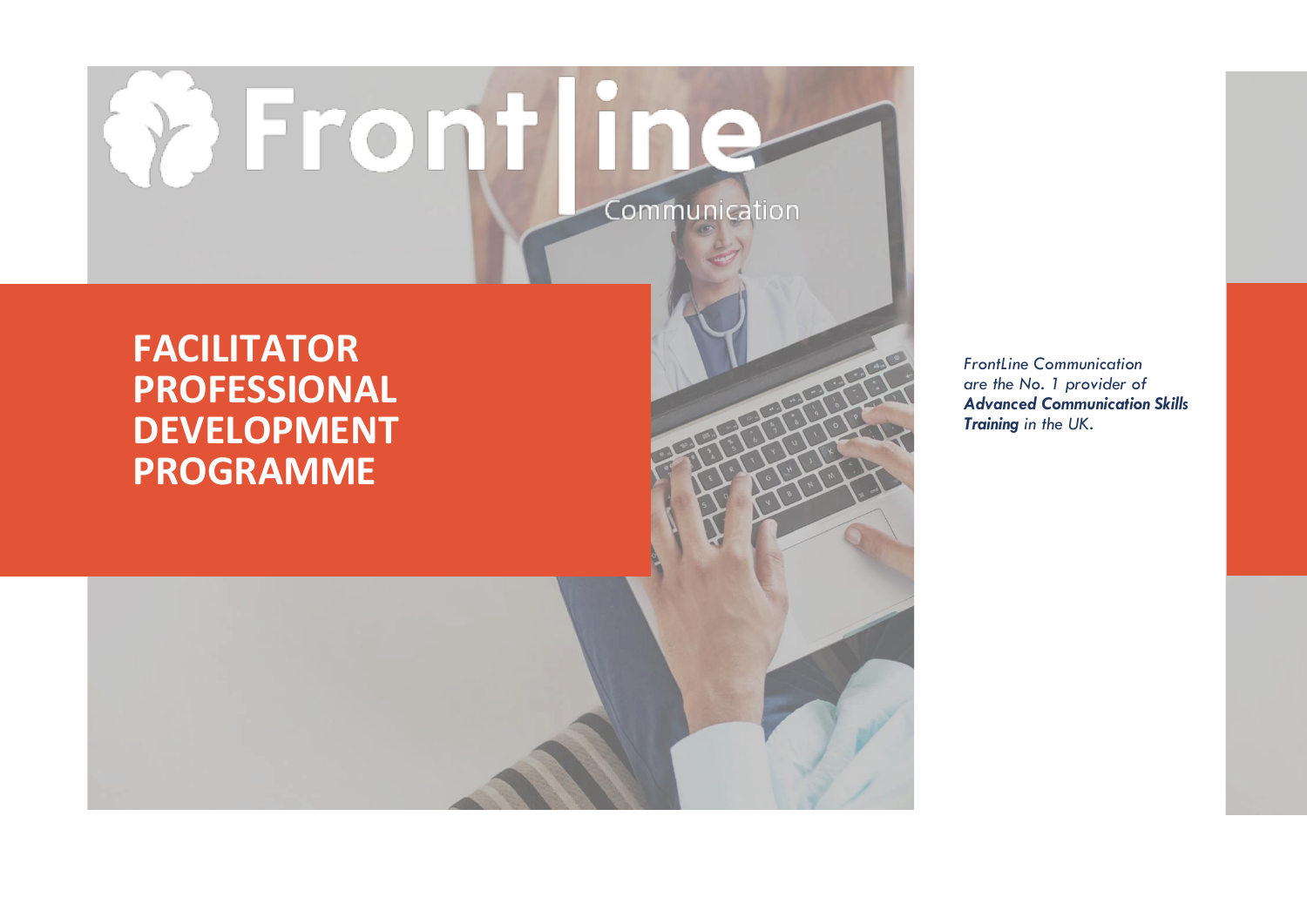## **ABOUT THE PROGRAMME**

#### **12X SESSIONS OVER 12X MONTHS CONTINUOUS ROLLING PROGRAMME**

*The Programme is designed for communication skills facilitators working in the public sector*

*The purpose is to give facilitators the opportunity to selfreflect, develop their facilitation skills, learn new teaching models, practice together and receive feedback.* 

*The full programme runs for 12 months and consists of 12 events that facilitators can attend. Each event is around 2.5 hours online and will be hosted by FrontLine staff.* 

*Delegates can join at any time as FLC is running this programme continuously.*

*The programme is split in to two streams:*

Time for facilitators to enhance their role-play facilitating skills, share best practice and get advice and top-tips.

#### ROLE-PLAY DEVELOPEMNT THE SALE OF THE ROLL TO THE FACILITATOR DEVELOPMENT

Upskill workshops where Facilitators can learn new models or gain a deeper understanding of the models used in ACST and other communication programmes.

*Additional benefits to this programme include: delegates from multiple trusts and other training providers, all sharing and working together on facilitation; Rare access to Live ACST course shadowing is also available on request.*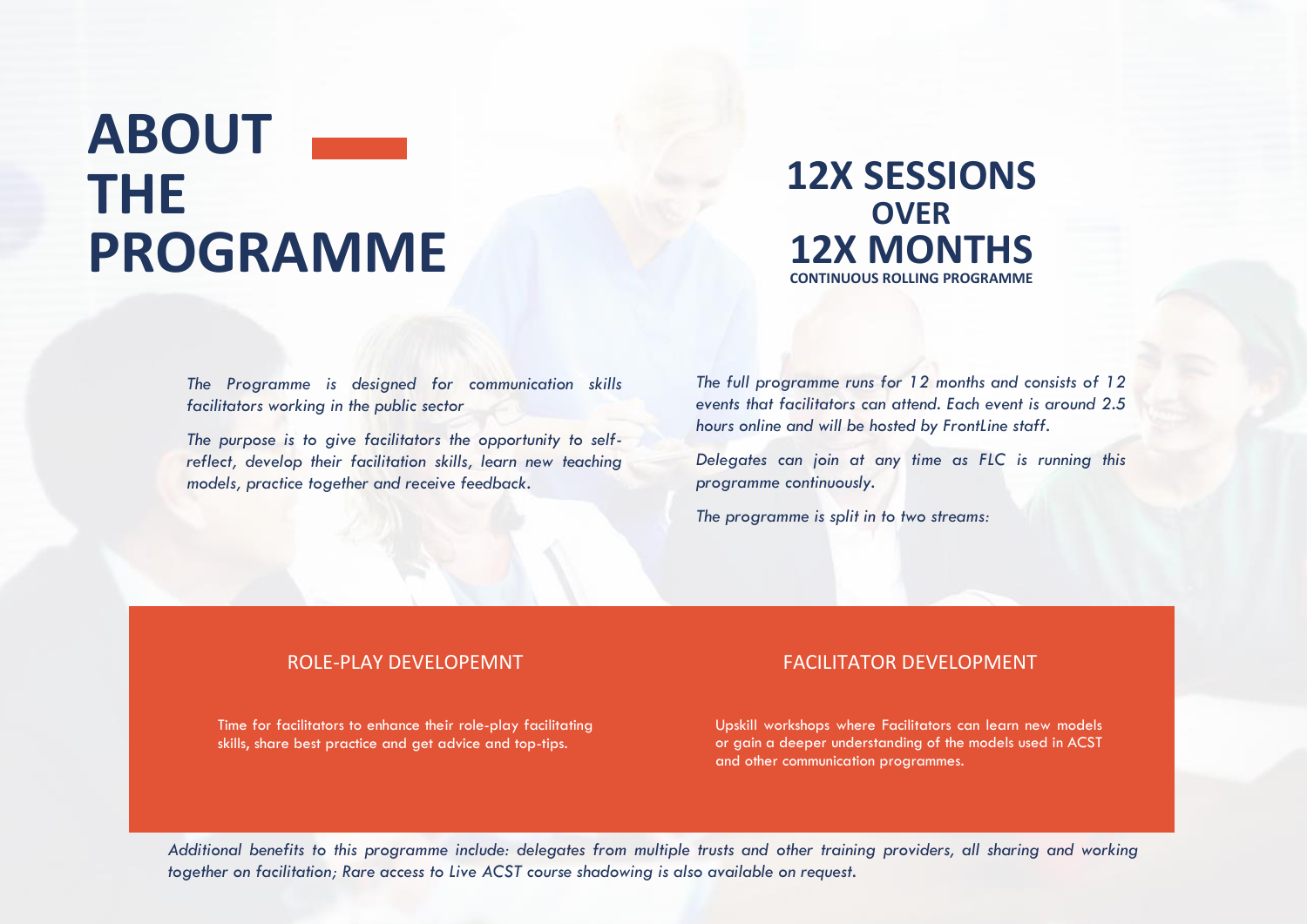# **ROLE-PLAY**

#### **6X 2 HOURS & 15 MINS SESSIONS**

Role-play practice sessions give facilitators the opportunity to develop their skills at setting up and managing online role-plays.

Each session will focus on a different component of the role-play.

Together we will share best practice, explore, and practice new strategy's, develop our skills, and get top tips for challenges we are facing when facilitating role-plays.

During sessions, the group not only reflect on themselves as facilitators, but practice the skills of the thinking environment, giving feedback and leave with a self-created goals to continue development over the following two months.

#### **ROLE-PLAY PRACTICE SESSIONS:**

- *1:1s - gathering role-play scenarios*
- *Starting and stopping roleplays*
- *Managing group and actor feedback*
- *Managing role-play challenges*
- *Briefing & de-briefing the actors*



*Sessions are based on FLCs core models:*

- *FLC EI Model*
- *The Drama Triangle*
- *The Empowerment Dynamic*
- *The Thinking Enviroment*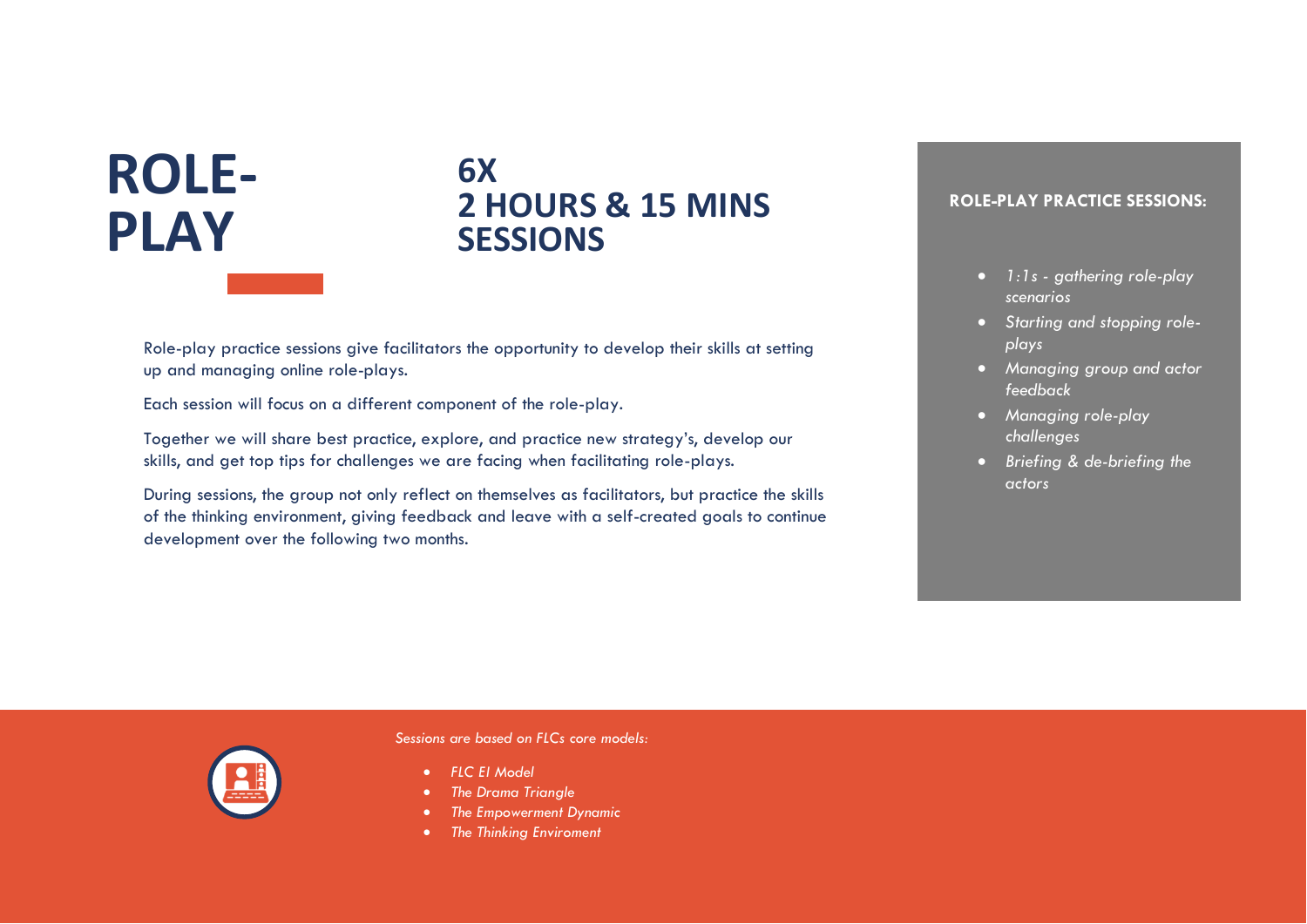# **DEVELOPM ENT**

#### **Facilitator Update & Upskills Workshop**

The training workshops are where Facilitators will get to develop a deeper understanding of the FLC core models so that:

- They can use them to continually develop their facilitation skills
- They can create a thinking enviroment within their own facilitating
- Facilitate the core models within their own training

Or work with and train in new models

#### **6X 2 HOURS & 15 MINS SESSIONS**

### **Workshop Titles for 2021**

*FLC will develop the workshops based on the CPD needs of the facilitators within the FLC supervision program. Therefore, the exact workshops details will be flexible throughout the year to provide a more bespoke workshop to the delegates. Therefore, the list below is a provisional outline.*

- The Drama Triangle Vs. The Empowerment Dynamic
- Creating a Thinking Environment 1-Developing components of attention, Equality, ease, appreciation & encouragement
- Creating a Thinking Environment 2- Developing the components of feelings, information, diversity, incisive questions, Place
- Developing Interactive & experiential exercises
- Facilitating skills and blocking behaviors
- Working with actors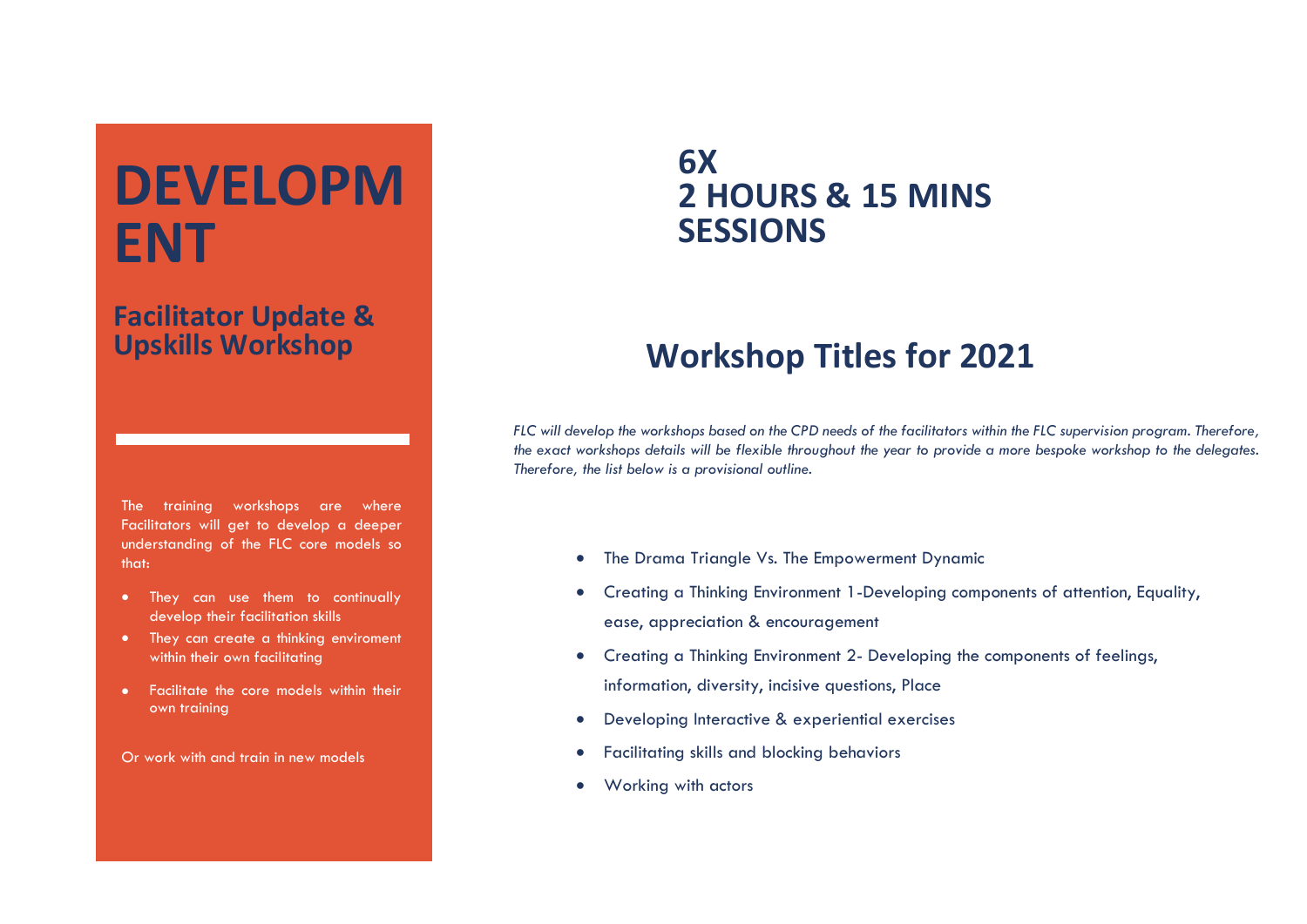### **PRICING & DATES**

*FLC will be continuously running its Role-Play & Development Workshops, the dates shown do not represent the beginning or end of a Programme. Delegates can join at any time and will get 12 month training from that point.*

#### THE FULL PROGRAM INCLUDES

- 6X Facilitating Role-Play Workshops
- 6X Facilitator Development Workshops
- Program held over 12 months (start at any time)
- All Workshops recorded and available for view for length of program
- 30 hours of training per 12 months

The full 12-month program is available at £1100+VAT per delegate

There is the option for Facilitators to attend on a session-by-session basis priced at £120+VAT per session per person.

#### Dates throughout 2022/23

#### Role-play Practice

- 4<sup>nd</sup> May 16.00-18.30 TED- working your group
- 
- - 9<sup>th</sup> Nov 10.00-12.30 Working with Actors
- 30th Jan 16.00-18.30 Starting and stopping
- 22nd March 16.00-18.30 Deepening Feedback
- 
- 25<sup>th</sup> July 10.00-12.15 Not reaching the goal!
- 12<sup>th</sup> Sep 16.00-18.30 1:1s/ Setting role-play agenda
	- -
		-
- 19<sup>th</sup> May 10.00-12.30 Leading with Purpose Vs Agenda

#### Workshops:

- 6<sup>th</sup> April 10.00-12.30 Structure. 8<sup>th</sup> June 16.00-18.30 Group Dynamics 31st Aug 10.00-12.30 DTT Vs TED 3<sup>rd</sup> Oct 10.00-12.30 RAS-Facilitator Beliefs • 5<sup>th</sup> Dec 16.00-18.30 Facilitators choice • 27<sup>th</sup> Feb 10.00-12.30 10 Components 24<sup>th</sup> April 10.00-12.30 Modeling the model
	- 12<sup>th</sup> June 16.00-18.30 Being at Ease
- -
	-